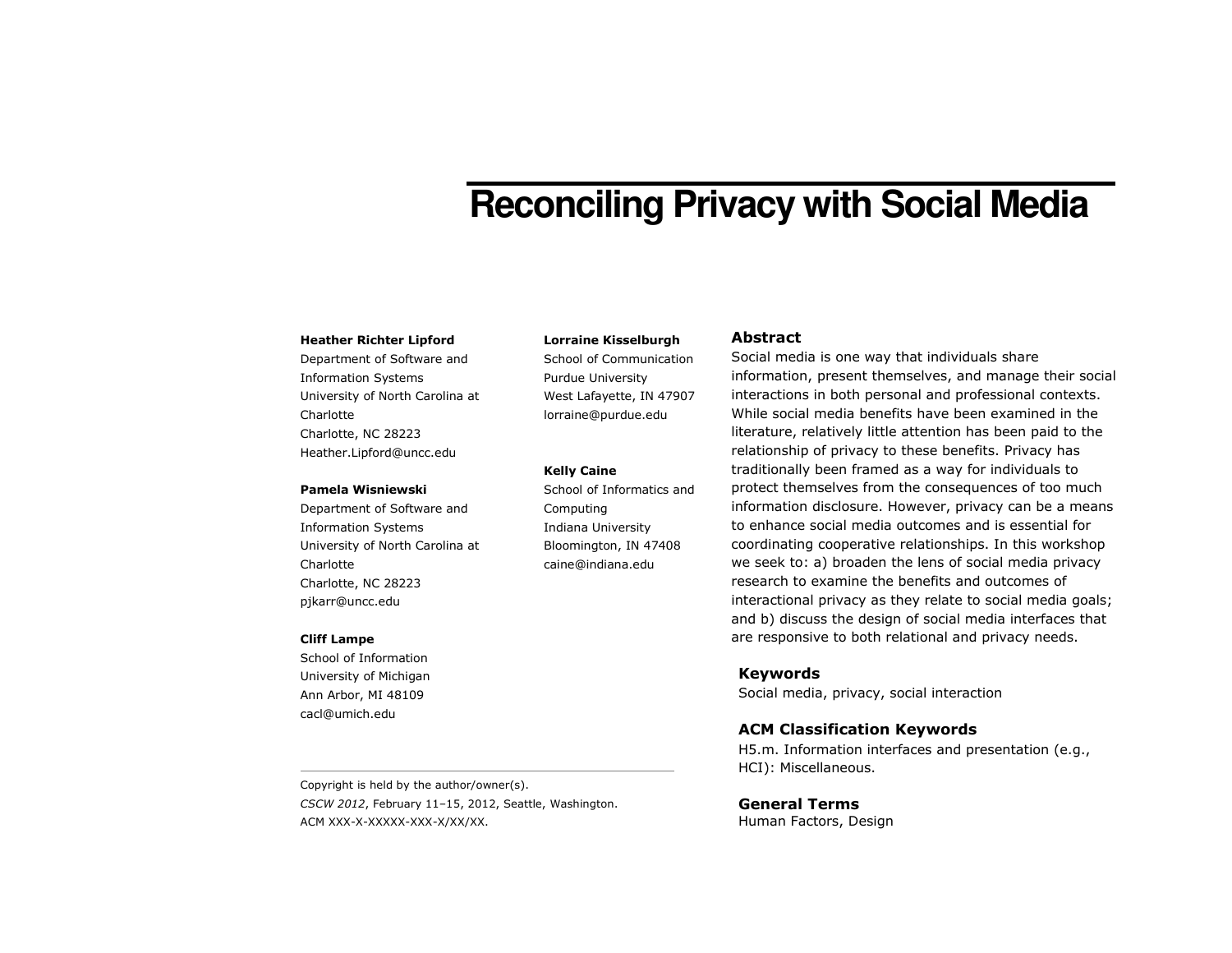#### Introduction

 Much research on privacy in social media has focused on limiting personal information disclosure, increasing control, and perpetuating social withdrawal (Tufekci 2008; Xu, Dinev et al. 2008; Ellison, Vitak et al. In press). Therefore, privacy goals are often characterized as diametrically opposed to goals of sharing and connecting via social media. On one hand, online social interaction requires disclosing and sharing information. On the other hand, people seek to control and restrict the amount and type of information they disclose, and with whom. However, privacy can also be characterized as a broader process where individuals and groups coordinate social interaction with others. For example, Altman conceptualizes privacy as "an interpersonal boundary process by which a person or group regulates interaction with others" by dialectically altering the degree of openness of the self to others (1975).

In this broader conceptualization, privacy behavior moves beyond binary decisions to withhold or disclose and becomes an interactional process that involves the cooperation of others in the relationship. Examples of interactional privacy activities include choosing whom to friend or unfriend, self-censoring to fit relational goals, managing how different social circles overlap, and mitigating interpersonal conflicts such as moderating a friendly debate about politics or fending off a cyber-bully (Wisniewski, Lipford et al. 2011). In this sense, privacy becomes a way to enhance socialinteractions and foster mutually beneficial relationships.

In light of this, the goal of this workshop is to explore privacy in broader contexts and to understand its relationship to the benefits of social media and the support of online cooperative relationships. In doing so,

we aim to reduce the often adversarial nature of privacy research and social media research by bringing both communities together to focus on common goals.The workshop will be organized with two themes: 1) The first theme focuses on the benefits and outcomes of interactional privacy behaviors in social media environments; 2) The second theme emphasizes designand evaluation solutions for bringing such benefits to fruition.

## Background

 This workshop builds upon two previous, successful workshops: the 2011 CSCW workshop on "CollaborativePrivacy Practices in Social Media" (Xu, Reddy et al. 2011), and the CHI 2011 workshop "Privacy for a Networked World" (Lampinen, Stutzman et al. 2011). The CSCW 2011 workshop focused on understanding the challenges of collaborative information protection and security while exploring the management of coowned information. The CHI 2011 workshop defined four grand challenges of interactional privacy including business and user tensions, boundary regulation, methods, and design (Lampinen, Stutzman et al. 2011). Drawing from these agendas and challenges, this workshop will focus discussion on the outcomesand benefits of interactional privacy within socialmedia. This will advance our understanding of privacy in online contexts, but will also serve to sharpen and foreground the interconnections that exist between privacy, social media environments and practices, and related concepts of interest to CSCW audiences.

## Goals

Our first goal is to encourage social media privacyresearchers to broaden their perspectives on interactional privacy, and extend research on privacy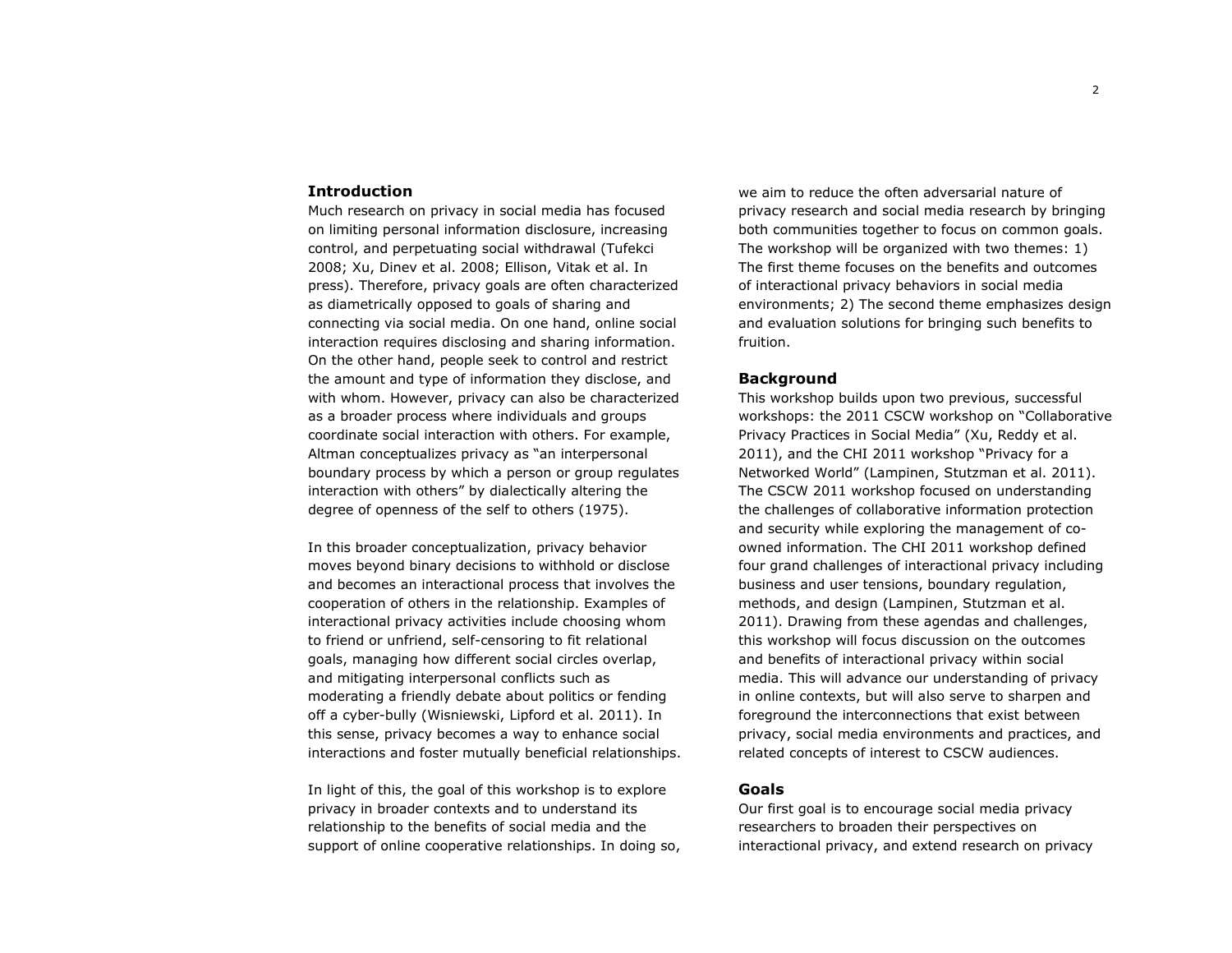regulation in cooperative work and relationships. Our second goal is to extend discussion of social media privacy to include broader social media themes thatalready have a presence at CSCW, in order to situate this research in ways that facilitate our understanding of cooperative work in online and social media settings. Pertinent CSCW research streams include trust development, social gaming, health support, emotionsharing, and cultural boundary management within social media. Hence, our workshop explores privacy behaviors and outcomes in both personal and organizational contexts because the two often overlap within social media environments (Wisniewski, Lipford et al. 2011). In addition, by integrating these social media communities into one forum, we extend currentresearch and theory, as well as design practices, and begin to reconcile the goals of privacy with those of social media.

#### Themes

 Our first theme will focus on the outcomes and benefits of interactional privacy within social media. Our second theme emphasizes design and evaluation solutions for implementing such benefits.

#### Privacy Outcomes

 While the challenges of privacy in social media (from the perspective of privacy as withholding) have been investigated in depth, a more thoughtful perspective which considers the full range of outcomes and the benefits of privacy in social media remains unexplored. Framing privacy as a means to withhold information inherently creates a direct conflict to social media goals such as creating social capital, enhancing social wellbeing, and generating interpersonal intimacy (Burke, Marlow et al. 2010; Ellison, Steinfield et al. 2010).

However, privacy behaviors could enhance positive outcomes by encouraging an optimally desired level of social interaction that prevents individuals from feeling over stimulated, violated, or even isolated from others (Altman 1975) when interacting within techno-sociality mediated environments. Therefore, privacy can help facilitate positive, trusting, and productive personal and professional relational goals. For instance, recent research suggests that users who utilize advanced privacy settings on Facebook report higher levels of social capital (Ellison, Vitak et al. In press). Social capital has particular salience to both individuals and organizations, and contributes to knowledge creation and resource sharing in ways that facilitate cooperative work.

By reconciling the goals of social media with those of privacy, we may be able to reduce tensions between multiple communities – end users, privacy advocates, social media proponents, organizational representatives, and social media companies. Thus, in this workshop, we will explore the variety of benefits and outcomes that privacy behaviors can enable for each community, including how improved privacy outcomes can enhance social media experiences at individual, interpersonal, and organizational levels.

## Design and Evaluation

 Our second theme focuses on the design and evaluation of interfaces that address the grand challenges of interactional privacy within social media and maximize benefits that can be derived from improved capabilities for privacy regulation. One of the key challenges identified in the CHI 2011 workshop was how to support privacy as part of the user's regular online social activities (Lampinen, Stutzman et al. 2011).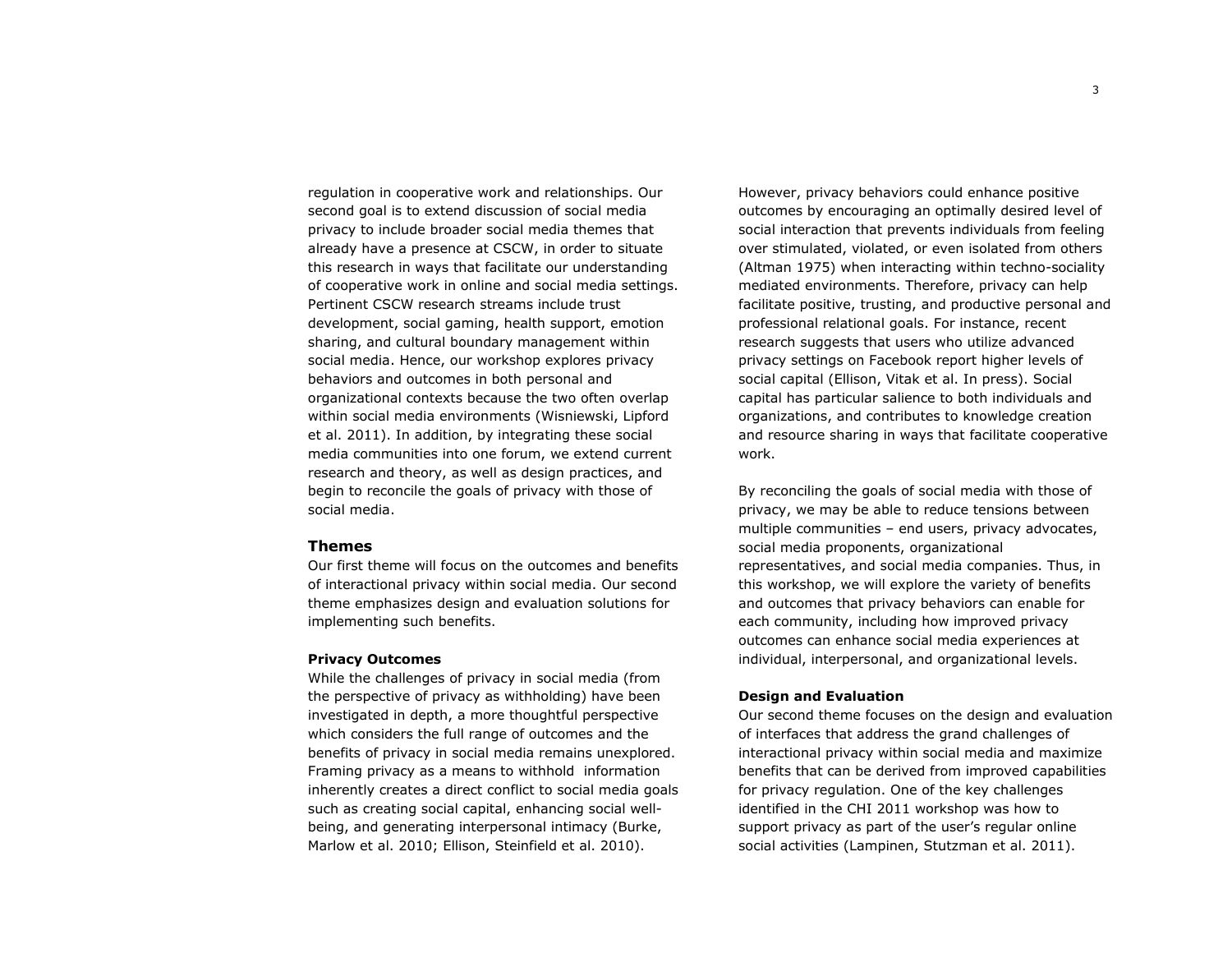Often, existing privacy features are separate, unfamiliar, or confusing to end users (Wisniewski, Lipford et al. 2011) and additional functionality may come at the cost of adding even more complexity to interfaces. Until we identify how to effectively design for such activities, privacy research will not have as great an impact on social media usage.

Therefore, our goal is to create social media environments that are responsive to end users' changing privacy needs while supporting cooperation. Usable options are on the horizon (Lipford, Besmer et al. 2008 ; Caine, Kisselburgh et al. 2011) yet additional, viable design alternatives need to be presented and evaluated for their impact on end users' goals. Specifically, we are interested in the design of interfaces, methods, and metrics for usable, interactional privacy management within social media environments. As designers and researchers, it is important for us to develop metrics to evaluate different design alternatives in order to determine which best meet end users' privacy and social mediagoals as well as to create usable interfaces.

## **Participants**

 We propose a one day workshop with 15-25 participants from academia and industry. We will recruit participants from the privacy community already established by these two previous workshops, and also from the community of researchers who focus on the benefits or outcomes of social media. This group will contribute a broader perspective on how privacy can impede or enhance social media goals. In addition, we will invite and encourage industry participants from social media companies such as Facebook, Google andTwitter to provide their insights about social media

environments and privacy design. Seattle will be anideal setting for this workshop due to the close proximity of many major industry and social media research labs, and we will actively engage this community in our activities.

## **Activities**

We plan the following activities for the workshop:

- •Individuals: Presentations of position papers
- •**Entire Group:** Brainstorm related and conflicting goals of privacy and social media
- **Small Groups:** Brainstorm benefits and outcomes •of privacy that enhance social media outcomes
- •**Small Groups:** Choose a conflicting goal and discuss ways to reconcile it
- **Small Groups:** Identify design techniques and •brainstorm design implications based on the previous discussions

## Call for Participation

 Participants will submit a 2-4 page position paper describing research related to the workshop themes in CSCW extended abstracts format. Papers will be peerreviewed by the workshop program committee, and participants will be selected based on their potential to contribute to the workshop discussions and goals.

## Proposed Timeline

November 25, 2011: Position papers due December 31, 2011: Notification of acceptance February 11, 2011: Workshop

## Contributions

The contributions of the workshop are to bring together researchers in privacy and from the broader social media community to: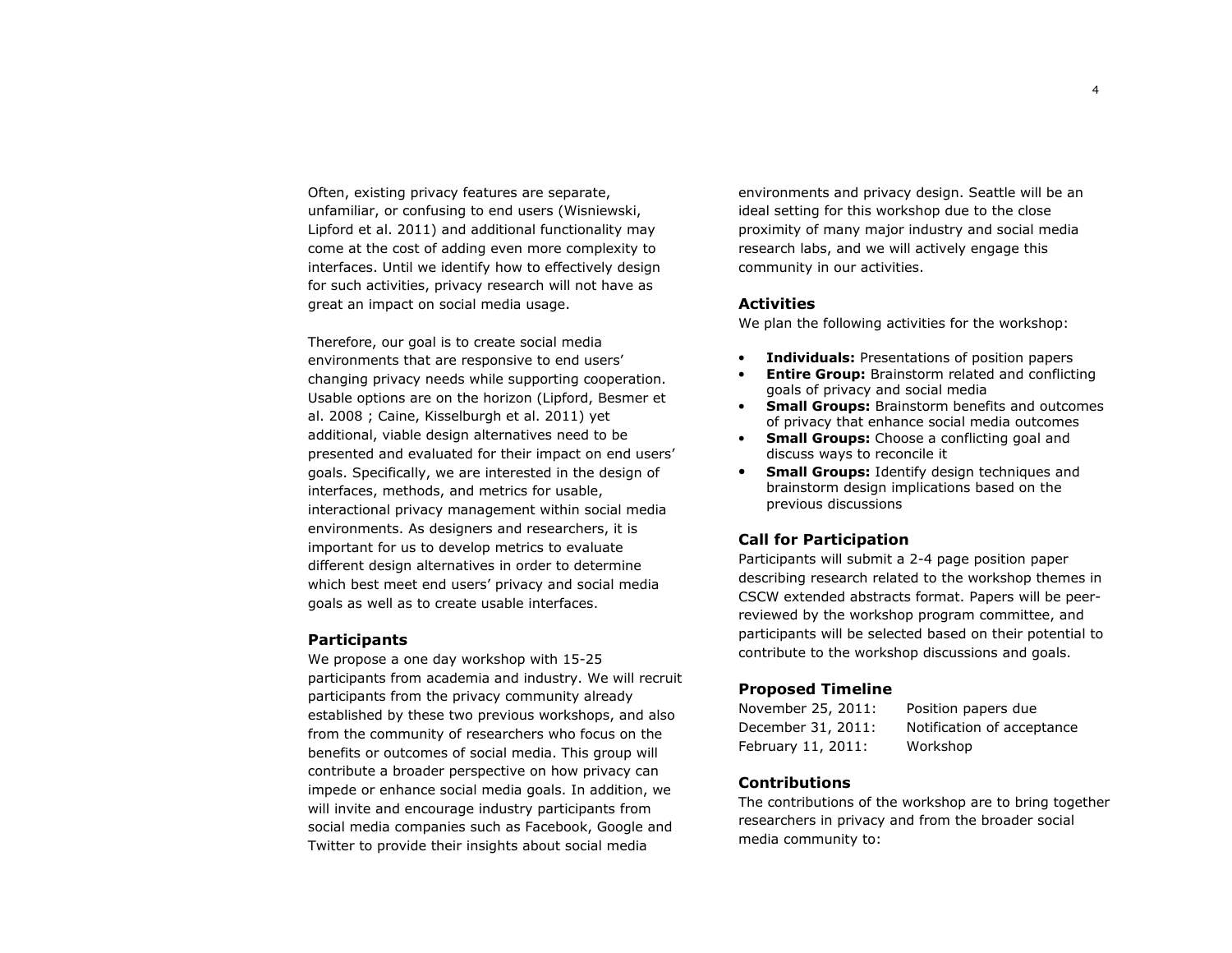- • Understand the implications of privacy for social interactions,
- Reconcile conflicting privacy and social media •goals, and
- Discuss and promote the development of viable design solutions.

# Workshop Organizers and Community

Heather Richter Lipford is an Associate Professor in the Department of Software Information Systems at the University of North Carolina at Charlotte. She helped found and establish UNCC's Human Computer Interaction Lab. Her research currently focuses on usable privacy and security as well as social computing. She has examined privacy needs and interfaces for social network sites, photo sharing, and mobile application platforms.

Pamela Wisniewski is a PhD Candidate in the College of Computing and Informatics at the University of North Carolina at Charlotte. Her dissertation topic is interpersonal boundary regulation within online social networks. She is also a part-time faculty member atUNCC and has taught web application development andhuman computer interaction.

Cliff Lampe is an Assistant Professor in the School of Information at the University of Michigan. Previously he was an assistant professor and co-director of the Social Media Research Lab at Michigan State University. He currently studies the design of socio-technical systems, and outcomes of the use of those systems.

Lorraine G. Kisselburgh is an Assistant Professor in the Brian Lamb School of Communication at Purdue

University, and an affiliate faculty with the Center for Education and Research in Information Assurance and Security. Her research interests include privacy and sociotechnical environments, social media in organizations, the dynamics of collaboration and innovation, and structures of online collaboration.

Kelly Caine is Principal Research Scientist in the Center for Law, Ethics, and Applied Research in Health Information and the School of Informatics and Computing at Indiana University. Her research sits at the intersection of human factors, privacy and health technology. She is specifically interested in understanding the psychology of privacy and seeks to apply this understanding to the design of privacy enhancing technologies, especially privacy enhancedhealth technologies.

#### Initial Program Committee

 The following individuals have committed to serving as the program committee for the workshop.

- •Coye Cheshire, University of California Berkeley
- •Catherine Dwyer, Pace University
- •Woodrow Hartzog, Samford University
- •Adam Joinson, University of Bath
- •Jen King, University of California Berkeley
- • Airi Lampinen, Helsinki Institute for Information Technology HIIT & University of Helsinki
- Deirdre Mulligan, University of California Berkeley
- Fred Stutzman, Carnegie Mellon University •
- •Janice Tsai, Microsoft
- • Michael Zimmer, University of Wisconsin-Milwaukee